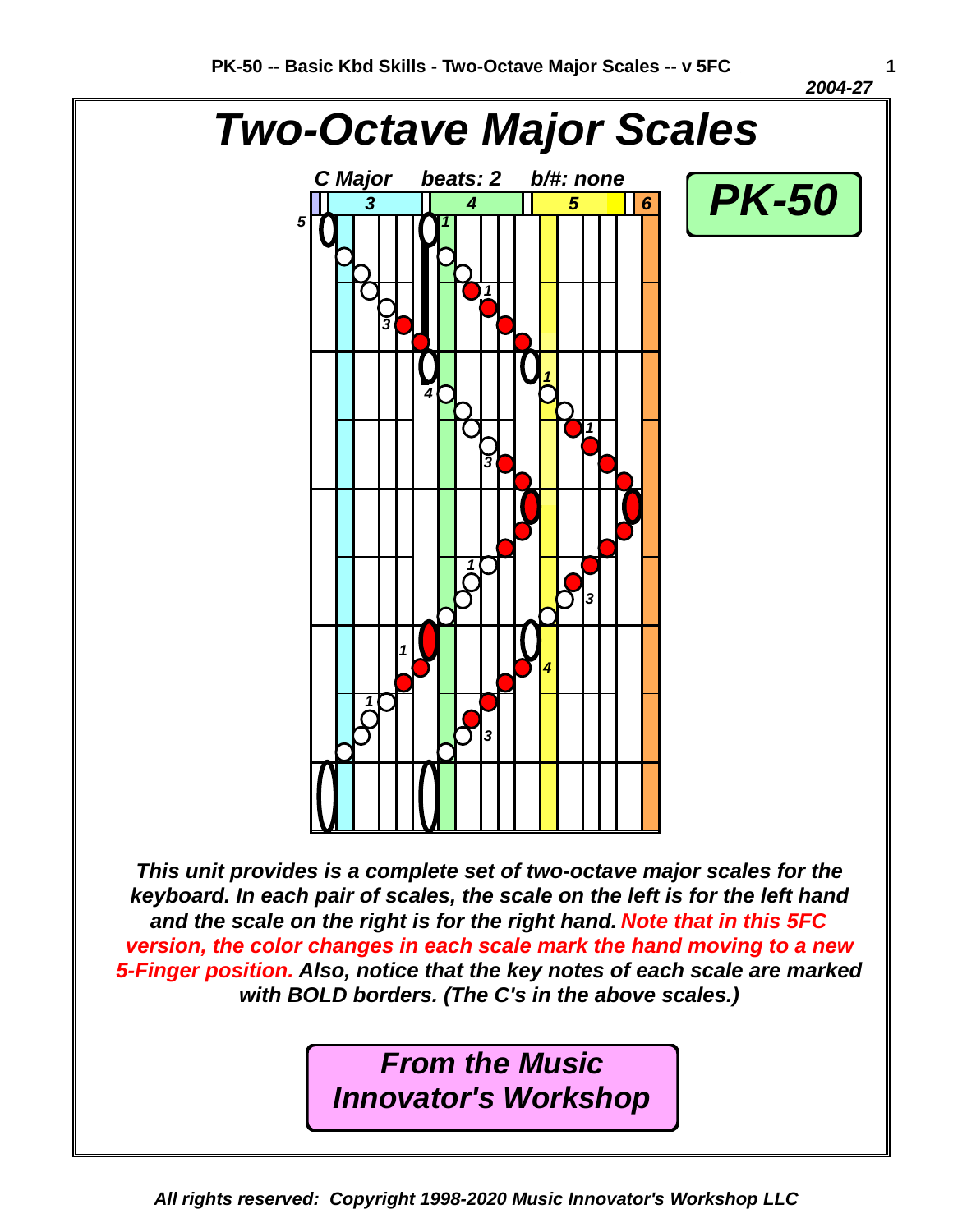

## *Special Thumb Exercises*

*E F E F We begin this unit with several 2 2 Preparatory Exercises for the* 2 | | | | | | ago by Aloys October 1 | |  $\sqrt{2}$ *exercises from the famous Piano - composed about 150 years ago by Aloys Schmitt .*

*2 2 designed to help a student learn to* 2 **2 2** *and the fingers across the* **1 1 1** *These are special exercises pass the THUMB under the fingers THUMB) as a melody moves back and forth across the keys.*

**3 1 1** *necesary when playing broken* **1 1 1 1 1 1** *These moves are especially chords and scales.*

**3 Being able skillfully to pivot with 2**<sup>3</sup> *3 3 important moves that you will* 3 | | | | | play the piano or other keyboard. |  $\sqrt{3}$ *your thumbs is one of the most want to master as you learn to*



## *Special Instructions*

*4* **d d** *on the following page, a special or 4*  $4$  | |  $\frac{1}{2}$   $\frac{1}{2}$   $\frac{1}{2}$   $\frac{1}{2}$   $\frac{1}{2}$   $\frac{1}{2}$   $\frac{1}{2}$   $\frac{1}{2}$   $\frac{1}{2}$   $\frac{1}{2}$   $\frac{1}{2}$   $\frac{1}{2}$   $\frac{1}{2}$   $\frac{1}{2}$   $\frac{1}{2}$   $\frac{1}{2}$   $\frac{1}{2}$   $\frac{1}{2}$   $\frac{1}{2}$   $\frac{1}{2}$   $\frac{1}{2}$   $\frac$  $\frac{4}{2}$  **1** *thumb, green for right thumb. For these exercises and the ones color scheme is used to clarify your finger movements. ALL of the notes filled in with color are to be played by the THUMBS - blue for left*







*Remember! Finger numbers are ALWAYS to the right or left of a note, NEVER above or below.*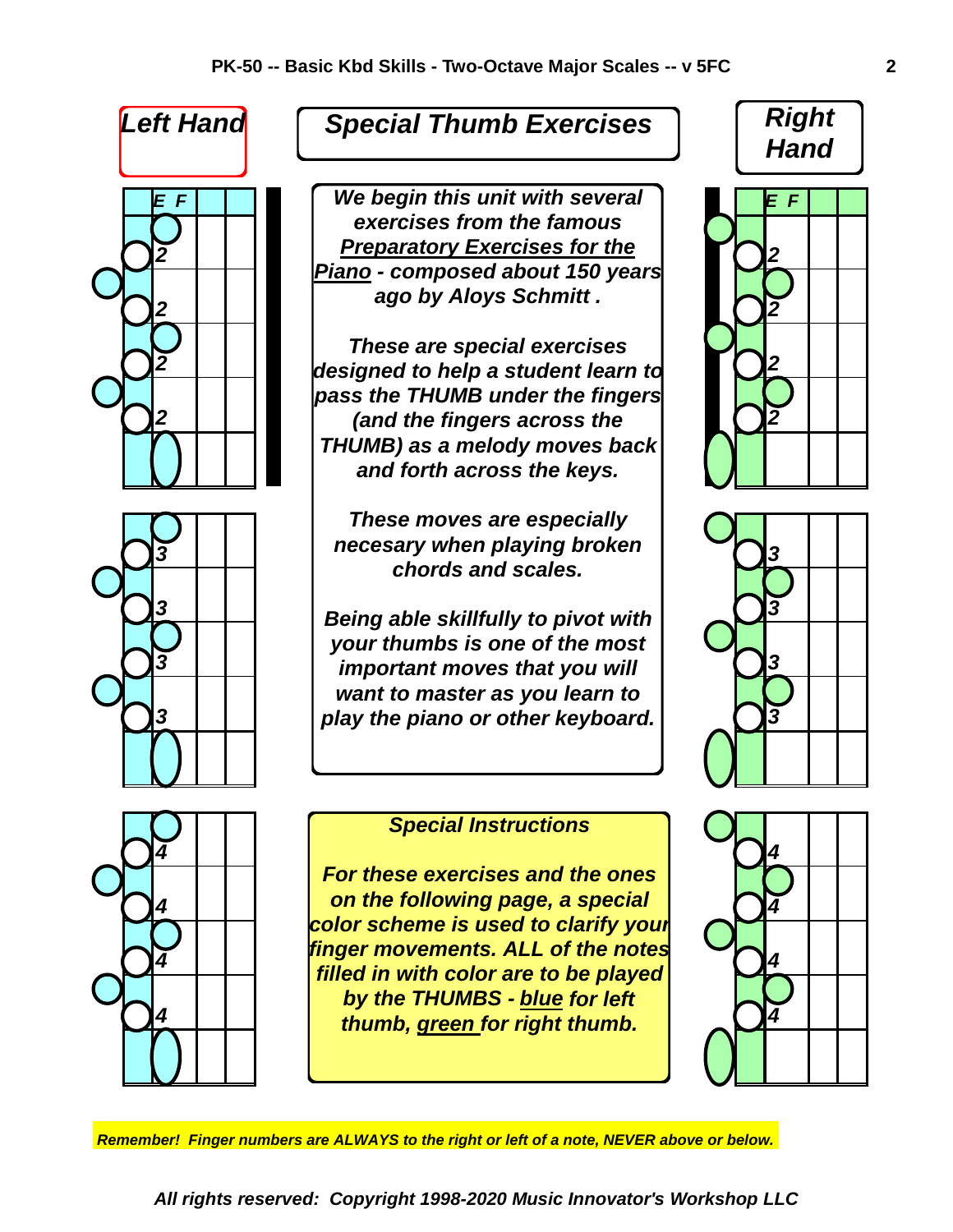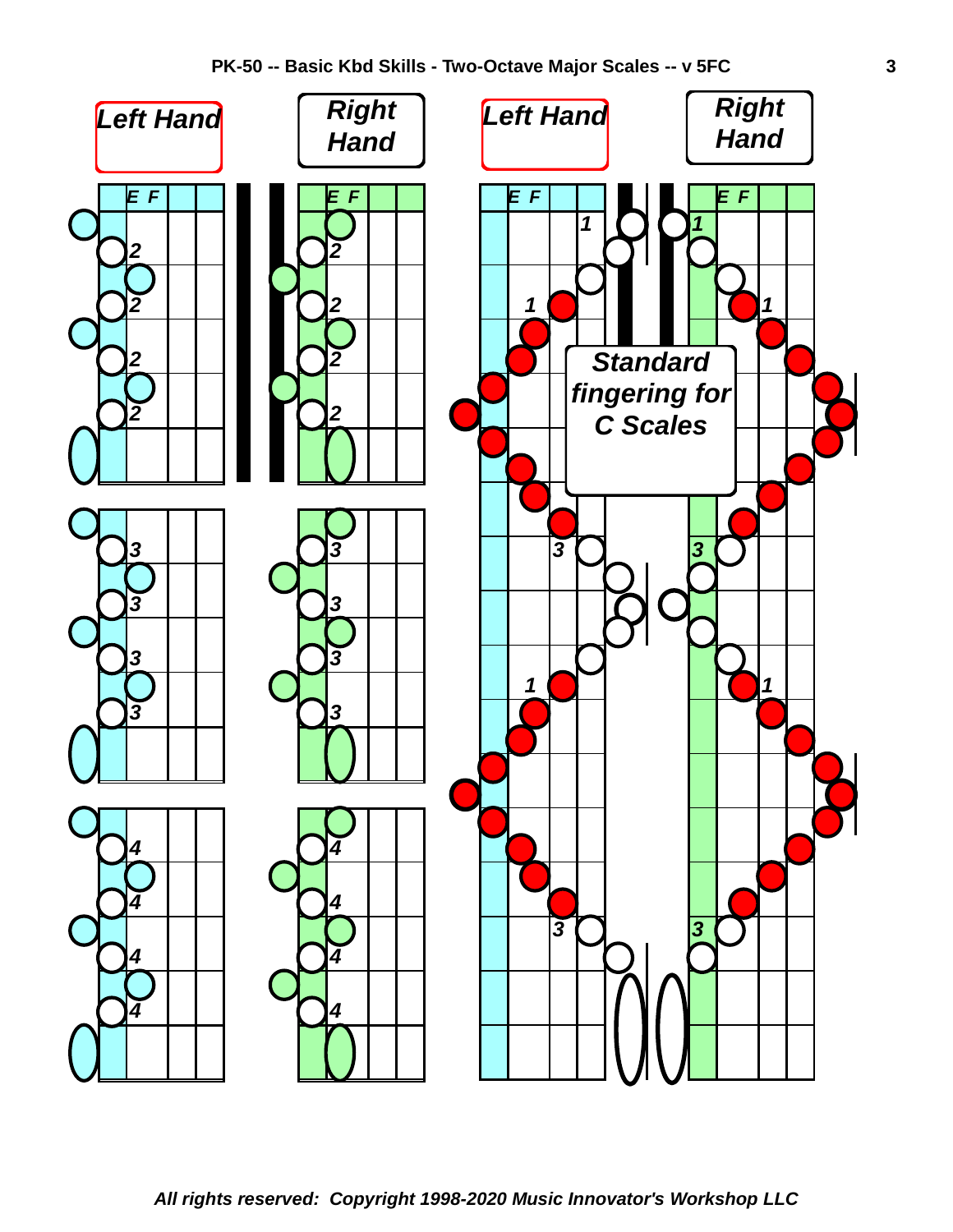*Changing colors move the hand to a new position. (Note: You will find the C Major Scale on the front cover.) F Major b: 1 F Major b: 1 - Alternate Rhythm*





*Remember! Finger numbers are ALWAYS to the right or left of a note, NEVER above or below.*

*Keyboard Harmony. see Unit PC-15, Basic Patterns of pattern. For a more complete explanation, all keys are designed with this same fixed step between the patterns. Major Scales in second pattern follows the first with a patterns of: step, step, 1/2 step. The (or sounds). It consists of two identical A major scale is a fixed pattern of notes*

*All rights reserved: Copyright 1998-2020 Music Innovator's Workshop LLC*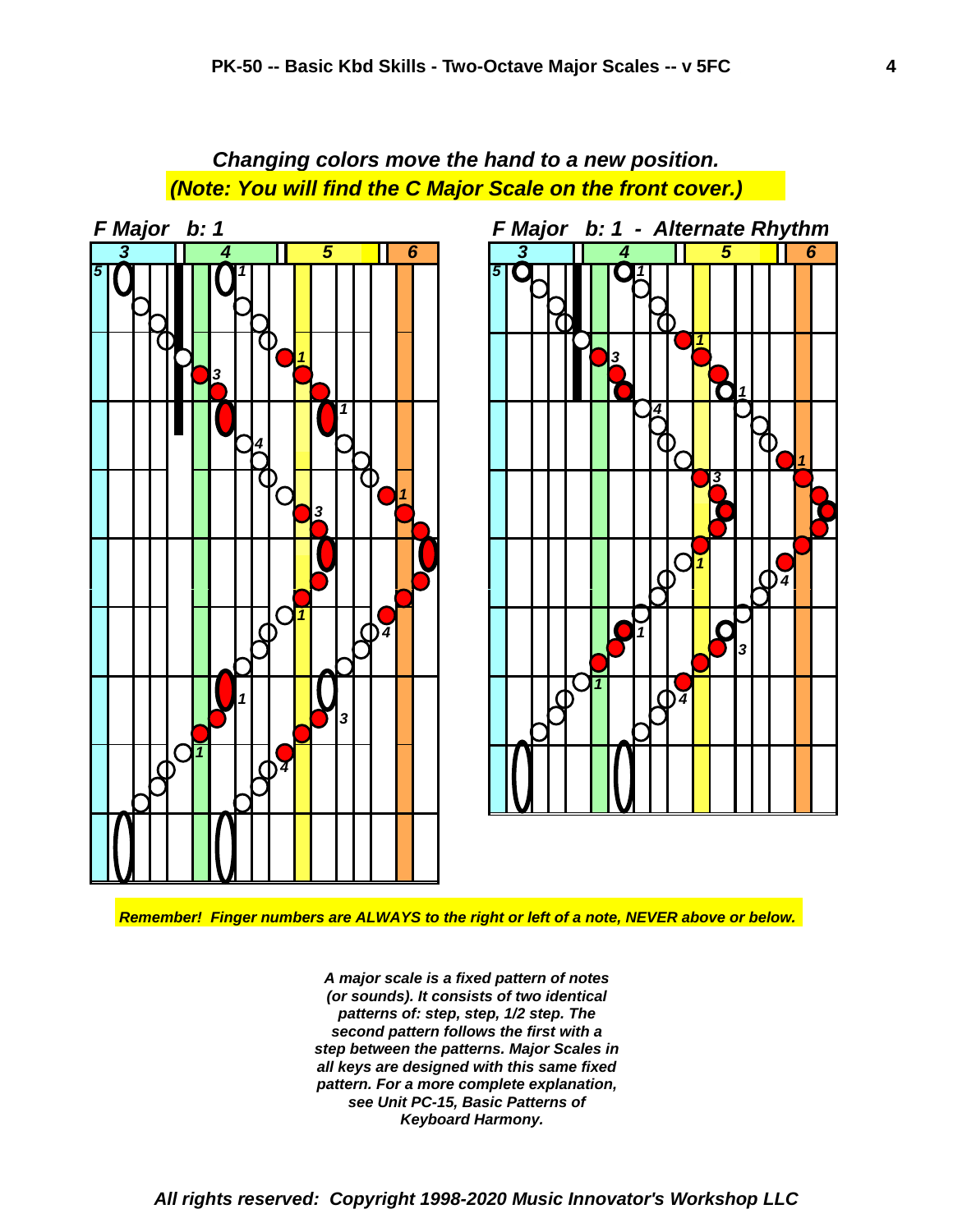*Changing colors move the hand to a new position. (Note: You will find the C Major Scale on the front cover.)*



*Remember! Finger numbers are ALWAYS to the right or left of a note, NEVER above or below.*

*Keyboard Harmony. see Unit PC-15, Basic Patterns of pattern. For a more complete explanation, all keys are designed with this same fixed step between the patterns. Major Scales in second pattern follows the first with a patterns of: step, step, 1/2 step. The (or sounds). It consists of two identical A major scale is a fixed pattern of notes*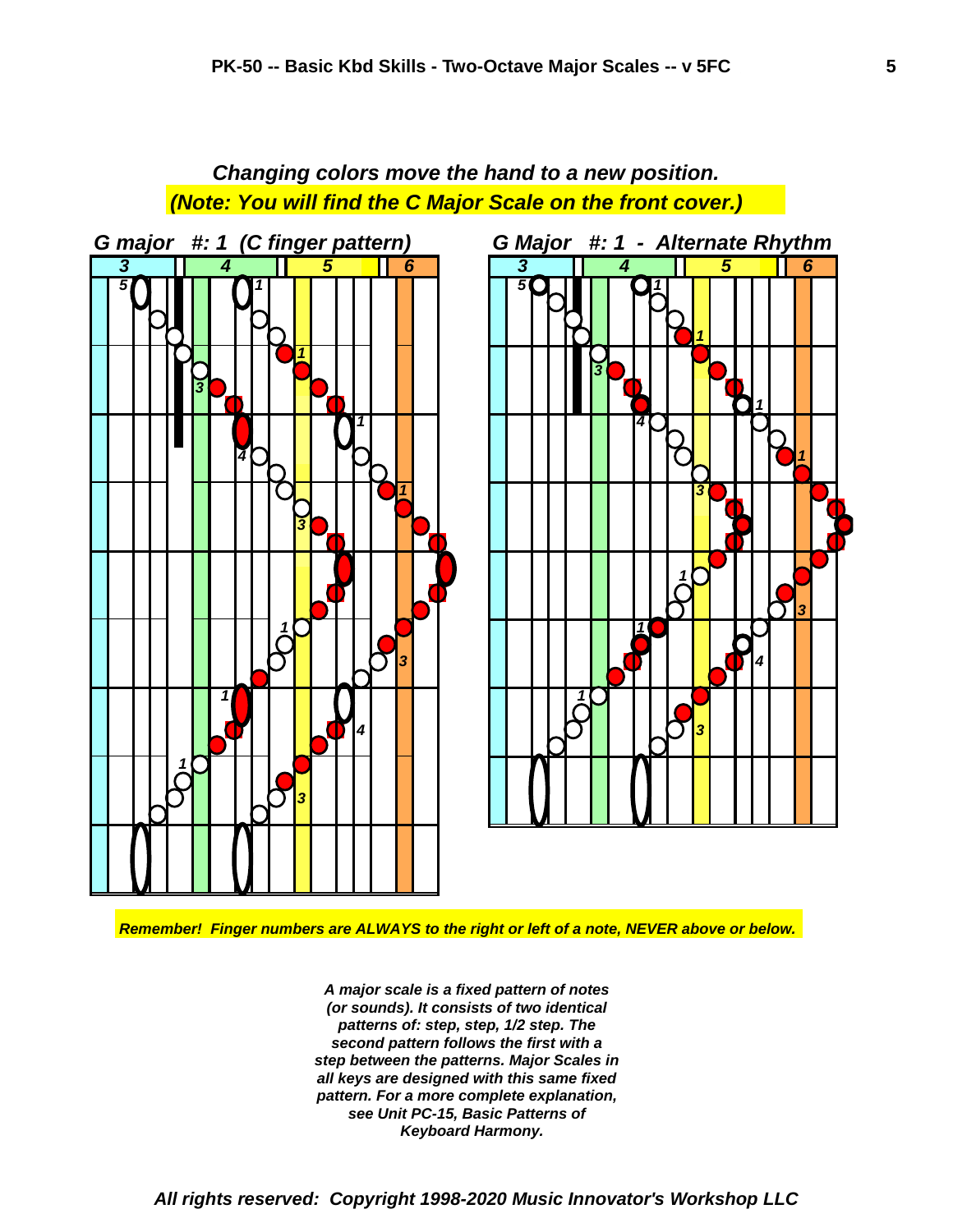

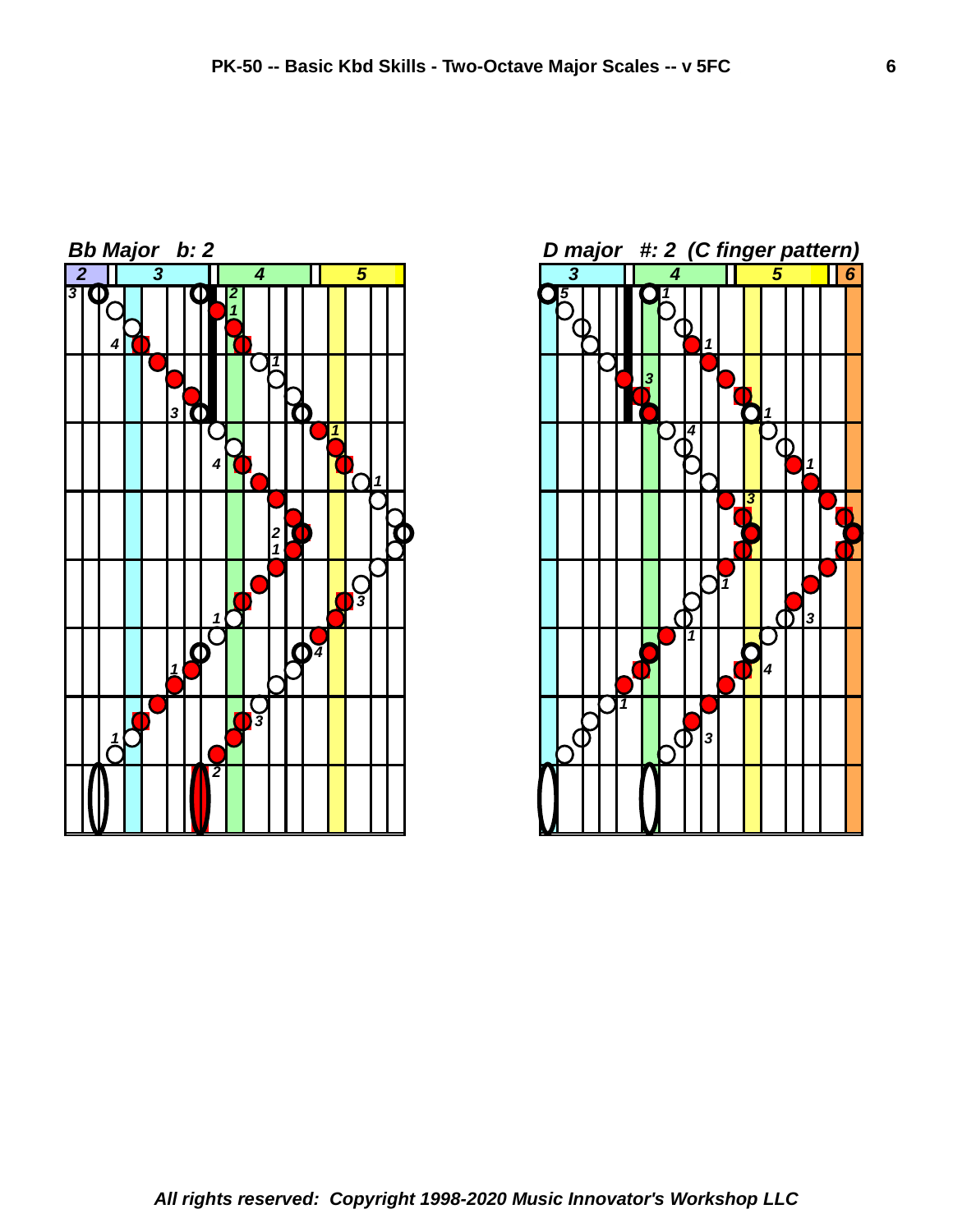

 *4* <u> ለ</u> ጠ **10 11 10 11 11 11 11 11 11 11 11 11 11**  *3 1 3*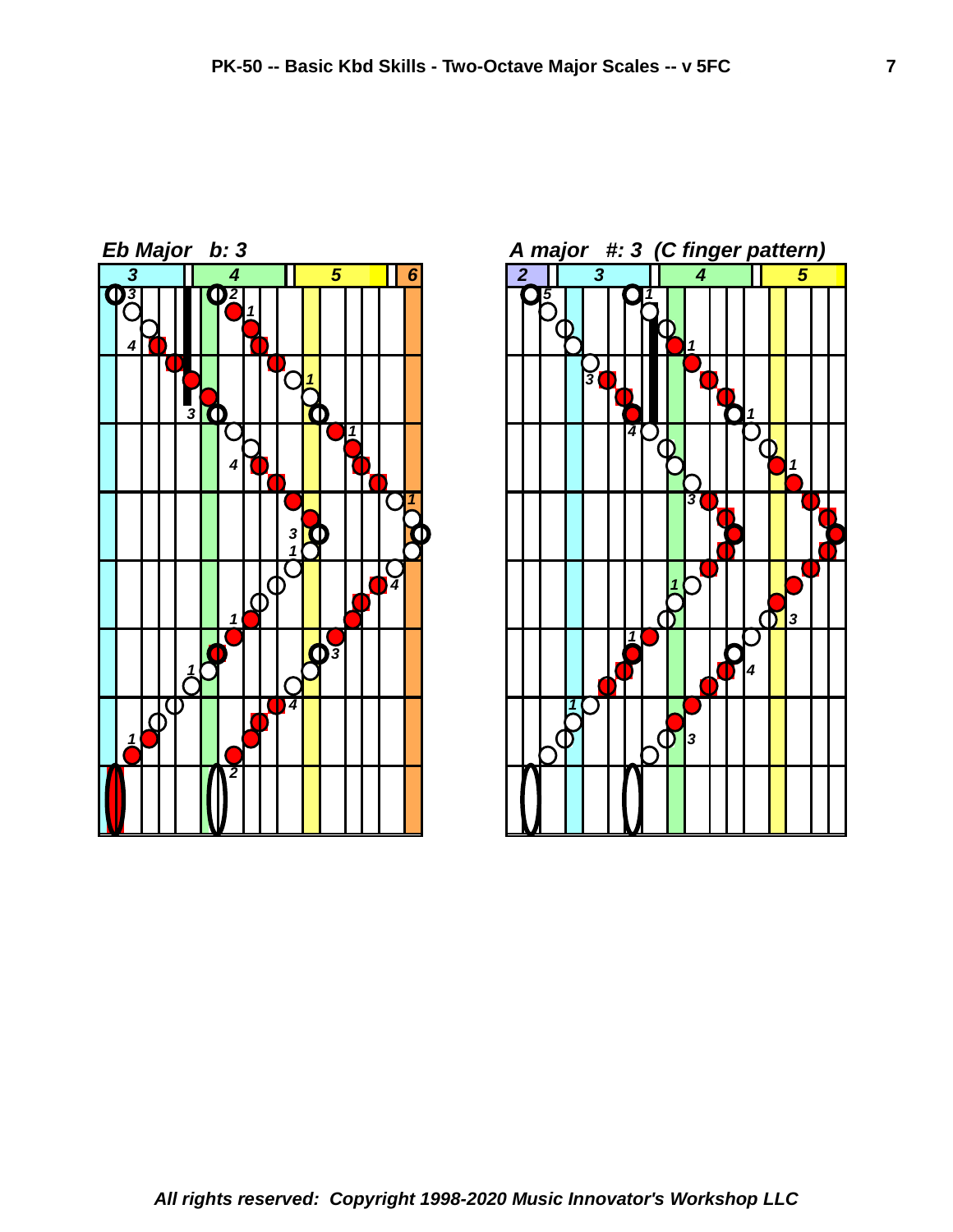



*All rights reserved: Copyright 1998-2020 Music Innovator's Workshop LLC*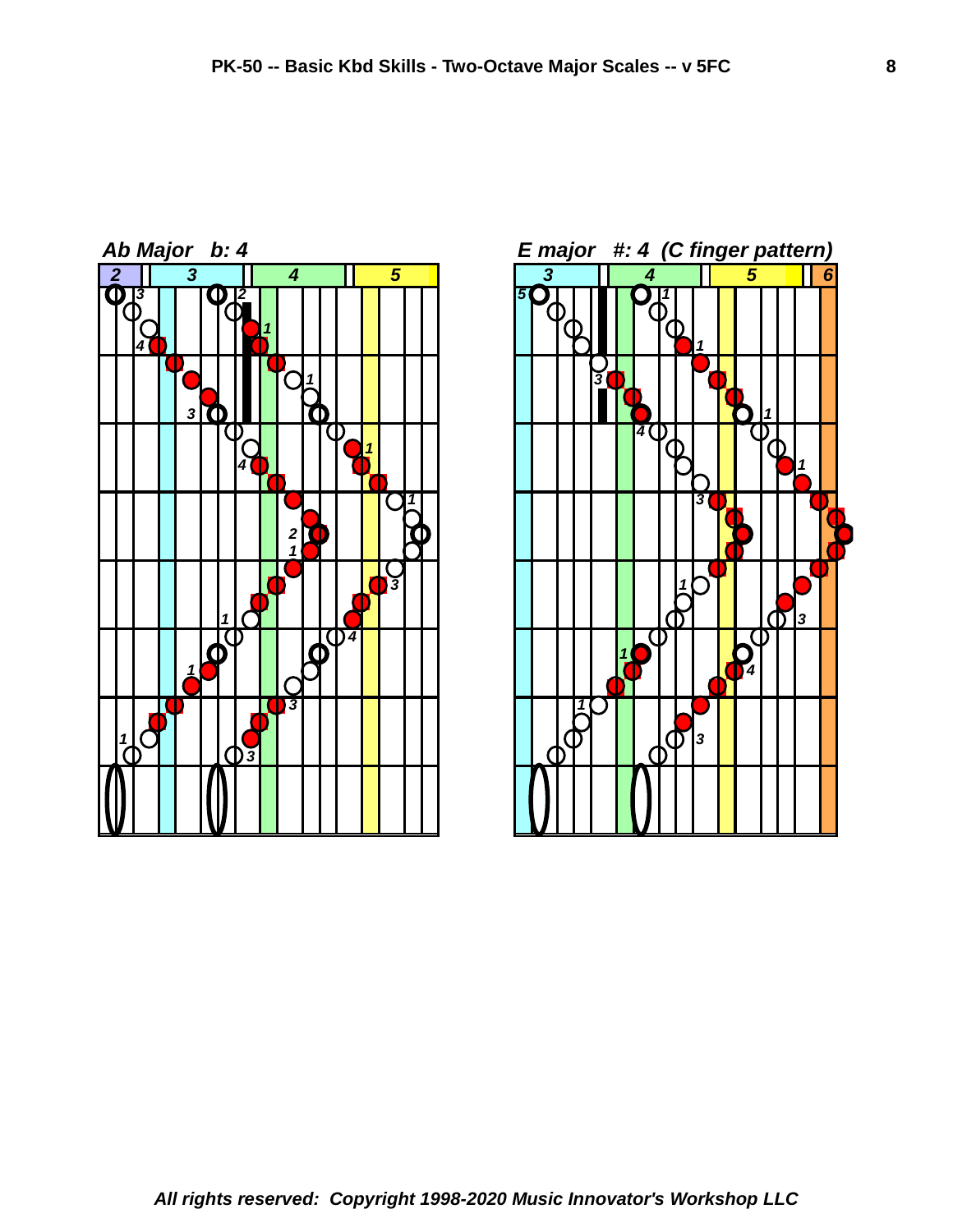